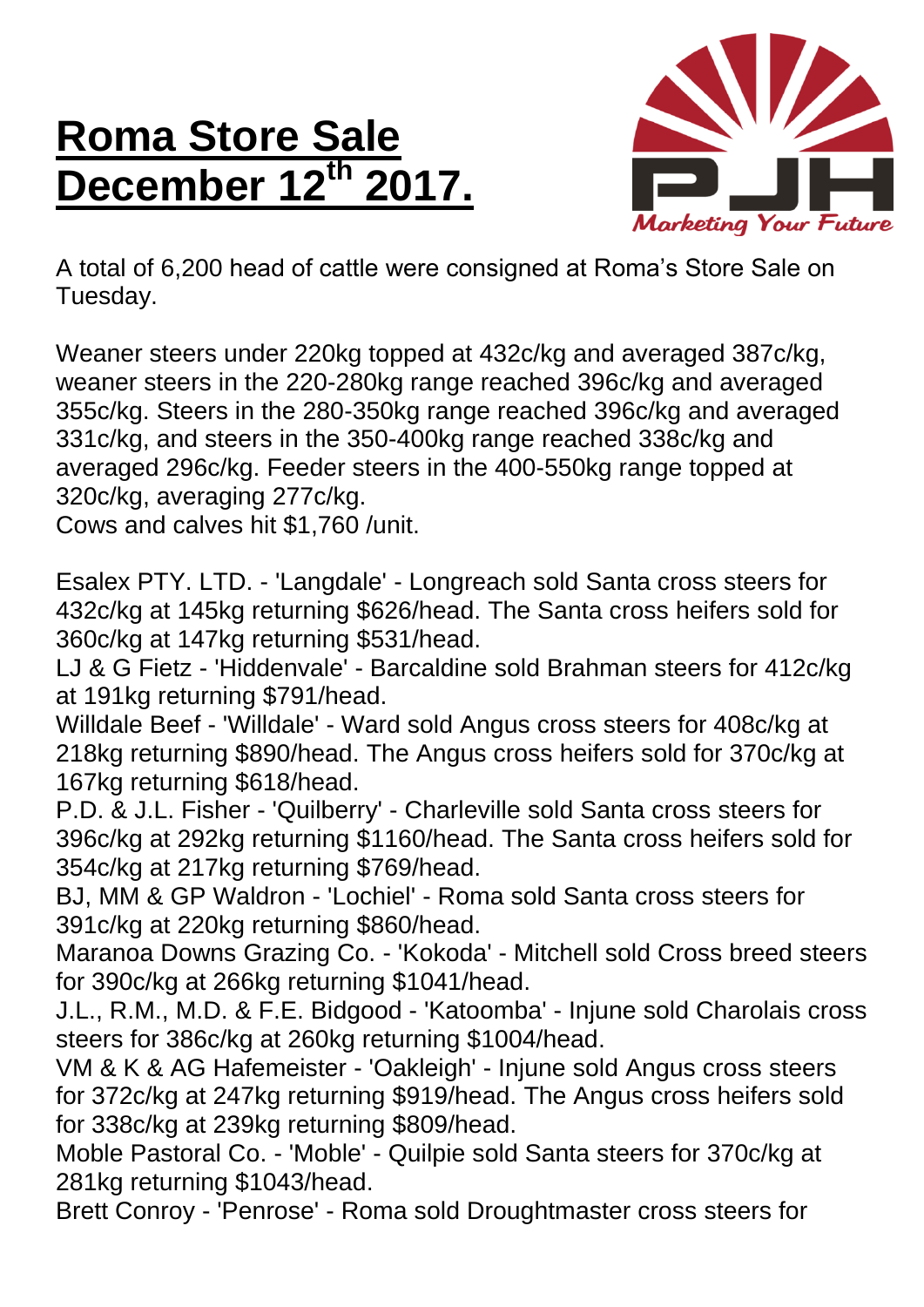368c/kg at 285kg returning \$1050/head.

Seawright Investments - 'Comet Downs' - Injune sold Santa cross steers for 364c/kg at 263kg returning \$959/head.

Dart Pastoral Co. - 'Thirlstone' - Roma sold Charolais cross steers for 338c/kg at 334kg returning \$1130/head.

A.R. & Y.M. Emery - 'Mt. Beverly' - Wallumbilla sold Angus cross steers for 344c/kg at 300kg returning \$1032/head. The Angus cross heifers sold for 334c/kg at 262kg returning \$875/head.

Kevin Byron & Maree Dianne Mansfield - 'Bampi' - Roma sold Charbray cross steers for 294c/kg at 418kg returning \$1230/head.

P. & D. Leahy - 'Felicia Park' - Wallumbilla sold Angus cross steers for 290c/kg at 540kg returning \$1567/head.

Heifers under 220kg topped at 370c/kg and average 331c/kg, while heifers in the 220 – 280kg range topped at 350c/kg and averaged 317c/kg. Heifers in the 280-350kg range topped at 332c/kg, averaging 279c/kg. Heifers in the 350-450kg range topped at 300c/kg, averaging 251c/kg.

B R Sinnamon - 'Kinawni' - Jackson sold Angus cross heifers for 336c/kg at 277kg returning \$934/head.

JM & BT Murray - 'Cremorne' - Roma sold Angus heifers for 334c/kg at 239kg returning \$800/head.

Cows in the 300-400kg range reached 256c/kg and averaged 210c/kg, while cows in the 400kg-500kg range reached 252c/kg and averaged 215c/kg. Cows over 500kg topped at 232c/kg, averaging 222c/kg.

LL & NA Britton - 'Mt Landsborough Station' - Winton sold Droughtmaster cross cows for 256c/kg at 347kg returning \$889/head.

Bulls under 400kg topped at 396c/kg and averaged 309c/kg, while bulls in the 400 – 600kg range topped at 282c/kg and averaged 241c/kg. Bulls over 600kg topped at 259c/kg, averaging 242c/kg.

## *PJH sell 6 th position -first sale 16.01.18.*

*Please be aware that all cattle being sold must be accompanied by a National Cattle Health Declaration as well as NVD.*